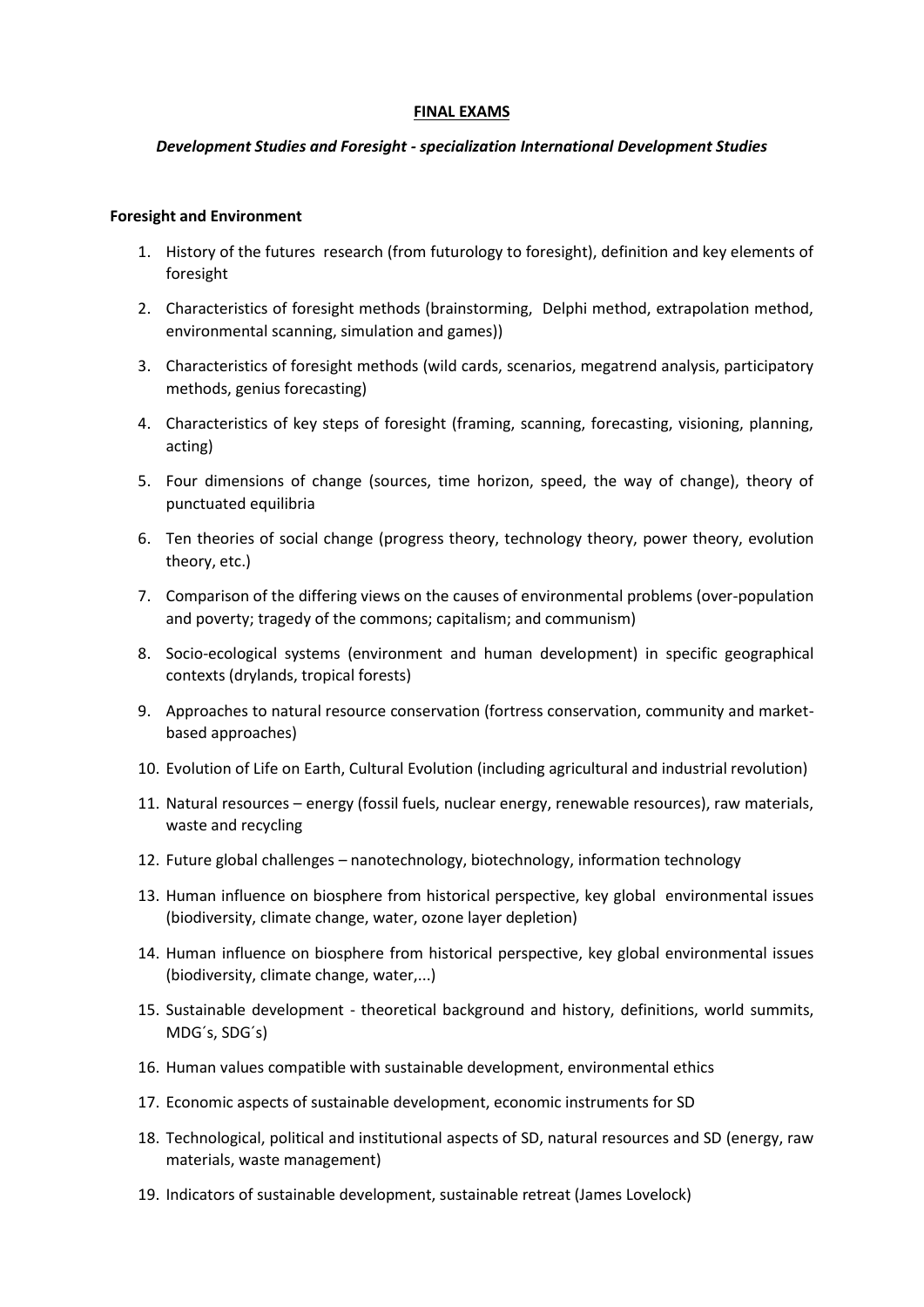# **Development Studies**

- 1. Development (country classifications, global goals, development indicators)
- 2. Poverty and inequality (concepts and measurement, indicators, inequality and development, policy, global inequality)
- 3. Economic and population growth (catching-up and cutting-edge growth, growth-inequalitypoverty nexus, demographic transition, population growth and development, population policy)
- 4. Sustainability (concept, measurement)
- 5. Aid and trade (aid concepts and measurement, aid effectiveness, non-aid external policies, economics and politics of trade, WTO, trade preferences, trade and industrialization)
- 6. Physical Geography and its influence on development (ocean currents, volcanic activity, etc.)
- 7. Modernization Theory (concept; state-led, neo-liberalism, sustainability, science and technologies)
- 8. Dependency Theory (concept; forms of dependencies, associated-dependency, disaster capitalism)
- 9. World Systems Theory (concept; capitalocene, surveillance capitalism, new wars)
- 10. Post-Development Theory (concept; ontologies, designs for the pluriverse, practice)
- 11. Anthropology and development (concept; the Enlightenment, triple helix, evil twin)
- 12. Alternative approaches in anthropology (renegade, rupturist, storytelling)
- 13. Democracy (concept(s); liberal and minimal d.; d. with adjectives; limits and challenges to d. : intrinsic and extrinsic)
- 14. Non-democratic regimes (classification; characteristics of authoritarian and totalitarian regimes; hybrid regimes)
- 15. Political transitions (definition; trigger factors; types; phases; role of external actors; challenges)
- 16. Good governance (definition; principles; measurement; examples of strategies to support GG)